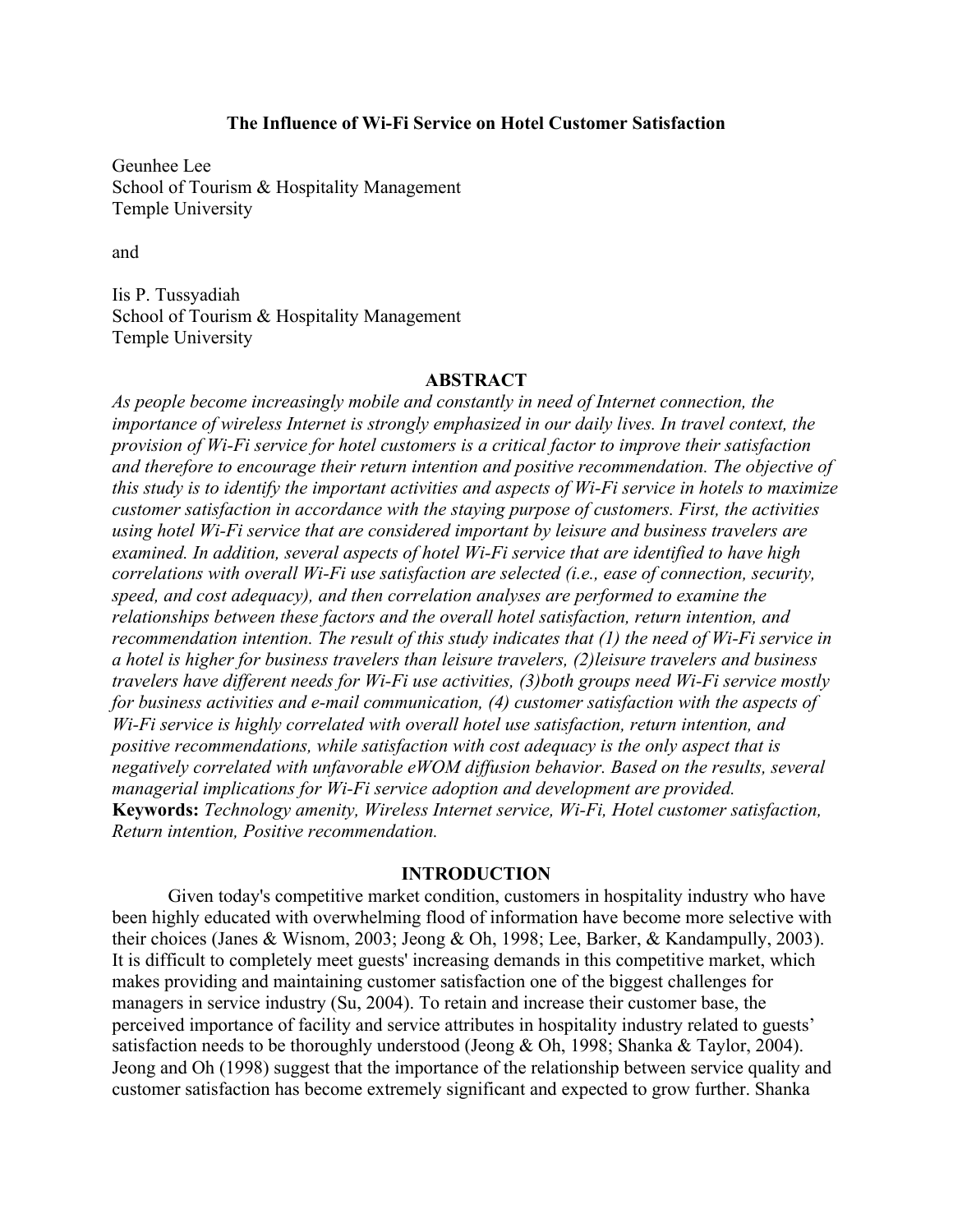and Taylor (2004) also argue that both physical facilities and provided service significantly contribute to the overall hotel satisfaction.

Customer satisfaction is essential for corporate survival (Pizam & Ellis, 1999) and has been firmly believed to lead to their return intention to the same hotel and favorable recommendation publicity to their friends and family (Gundersen, Heide, & Olsson, 1996). Pizam and Ellis (1999) stress that customer satisfaction is recognized as of great importance to all commercial firms due to its impact on repeat purchase behavior and word-of-mouth recommendation. While some studies report that the relationship between customer satisfaction and customer loyalty may be non-linear (e.g., Bowen & Chen, 2001), most studies consent that they show strong positive correlations. For example, Kim, Han, and Lee (2001) assess that customer satisfaction can increase repeat guests and positive word-of-mouth and, also, higher relationship quality result in greater guest commitment.

Customers' overall satisfaction with hotel experience can be explained by both intangible and tangible dimensions of hotel products and services (Gundersen et al., 1996). Choi and Chu (2001) later identify seven hotel factors that are likely to influence customers' choice intentions and satisfaction, which are staff service quality, room qualities, general amenities, business services, value, security, and IDD Facilities. In addition to the hotel factors as one of the general amenities, technology amenities are now integral to a hotel stay (Berezina & Cobanoglu, 2010). Indeed, although lodging industry had focused on employing and embracing modern information technology (IT) as a means to improve employee productivity, enhance revenue, and gain customer loyalty (Lee, Barker, & Kandampully, 2003), the industry did not give strategic priority to technologies designed to improve guest services even before a decade ago (Siguaw, Enz, & Namasivayam, 2000). However, IT is now one of the vital strategies to date that hospitality industry adopts to promote and achieve their own competitive advantages (Ham, Kim, & Jeong, 2005; Lee, Barker, & Kandampully, 2003). IT in the hospitality industry is fully utilized to market goods and services of hotel, to receive and confirm reservations, and to collect and evaluate customer complaints and suggestions (Ham, Kim, & Jeong, 2005). In their study, Ham et al. (2005) examine the usage levels of four IT application factors in hotel (i.e., front-office applications reservation system, back-office applications, restaurant and banquet management systems, and guest-related interface applications) and investigate the impacts of the four factors on hotel performance. The result shows that the only IT application that is not significantly affecting hotel performance is found to be guest-related interface applications, indicating that it may provide guest satisfaction with the facilities of hotels but is not perceived to improve hotel performance such as greater levels of repeat visitation and positive WOM diffusion activity. However, the items they used for guest-related interface applications are somewhat problematic because they only include service attributes such as electronic locking system, energy management systems, and wake-up call system, and excluding wireless Internet service which is perceived as one of the most critical IT services as a guest technology amenity (Berezina & Cobanoglu, 2010).

As the dependence of Internet use in our daily lives is getting higher and the desire and need for electronic connectivity during travel grows, the importance of Internet service in hospitality industry also increases (Lee, Barker, & Kandampully, 2003; Singh & Kasavana, 2005). The need for wireless connection cannot be too strongly emphasized, as online purchasing, cashless payments, handheld devices, and remote monitoring algorithms have been more commonplace and taken for granted (Barnes, 2002; Singh & Kasavana, 2005). Wireless Internet access is one of the essential consumer services in hospitality industry, often using Wi-Fi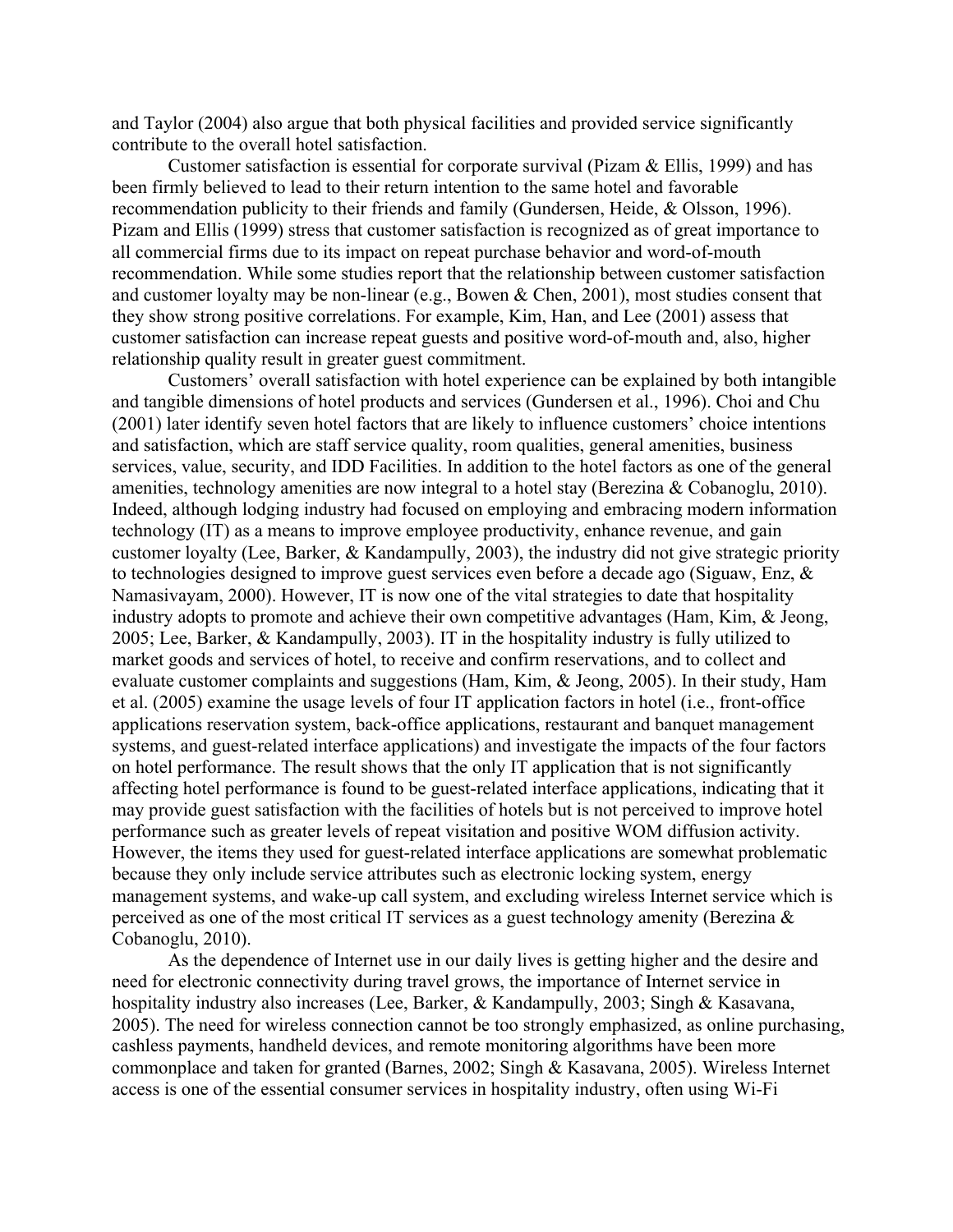wireless LAN installed in guest rooms, conference rooms, lobbies, pool area, and other open areas (Starkov, 2001). The service enables both leisure and business travel customers to do what they need to do from checking e-mails to searching for information in accordance with their travel purposes. Therefore, service innovation such as Internet access in guest rooms does have a critical influence when customers select a hotel (Victorino, Verma, Plaschka, & Dev, 2005). The necessity of Wi-Fi networks provided by lodging facilities as an alternative to wired LAN has been increased since the use and sale of laptops and other handheld personal digital equipment has exceeded the sale of desktop personal computers back in 2004 (Singh & Kasavana, 2005). Wi-Fi network has gathered a great attention of all other innovative technologies that can be used to enhance the operation of lodging facilities (Singh & Kasavana, 2005).

To set segmented market strategies for various customer needs, possible different preferences for IT service aspects need to be taken into consideration. Some studies attempt to identify the differences that leisure and business travelers have in selecting a hotel in accordance with the technology services that are provided. Yavas and Babakus (2005) assert that both leisure and business travelers have different opinions on the important attributes influencing their hotel choice but they all perceive general room amenities as the most important factor for their hotel selection, which includes items pertaining to access to computer/modem. However, Victorino et al. (2005) state that leisure travelers are found to be more influenced by innovative amenities than business travelers. On the other hand, Berezina and Cobanoglu (2010) especially emphasize the difference between male and female travelers in the important role played by high speed Internet access when comparing top three essential technologies. Top three important technologies for male travelers are express check-in/ check-out, high speed Internet access, and easily accessible electrical outlets, while the most important technologies for female travelers are easily accessible electrical outlets, guest control panel, and high speed Internet access (Berezina & Cobanoglu, 2010).

To date, studies on how wireless internet as guest amenity aspects have influence on overall customer satisfaction are scant. Therefore, a thorough analysis on this area is of a great importance. Thus, the purpose of this study is to investigate 1) the need for Wi-Fi service in different travel situations, 2) the importance of Wi-Fi use activities, 3) the difference of Wi-Fi usage between leisure and business travelers, and 4) the relationship between Wi-Fi service aspects and the overall hotel satisfaction.

### **METHODOLOGY**

A web-based survey was designed to conduct the study. It comprises five parts, which attempted to gain information from respondents about 1) their general Internet use, 2) Wi-Fi use in leisure travel, 3) Wi-Fi use in business travel, 4) the most recent Wi-Fi use experience in the last 12 months, and 5) demographic information. The data was collected through members of a Korean online travel community from February 5 to May 8, 2010 resulting in 616 useful responses. The questionnaires were answered by newly registered members as a way of permission to gain membership.

The first part of the survey was directed to identify aspects of respondents' general Internet use, including the places where they use Internet (i.e., home and/or work place), the types of Internet connection (i.e., wired and/or wireless), and the amount of Internet usage time. The importance of Wi-Fi Internet use in daily life was also asked using self-administered sevenitem Likert scale ranging from one for 'not important at all' to seven for 'very important'. In the second part and third part of the survey, the respondents were asked about their Wi-Fi service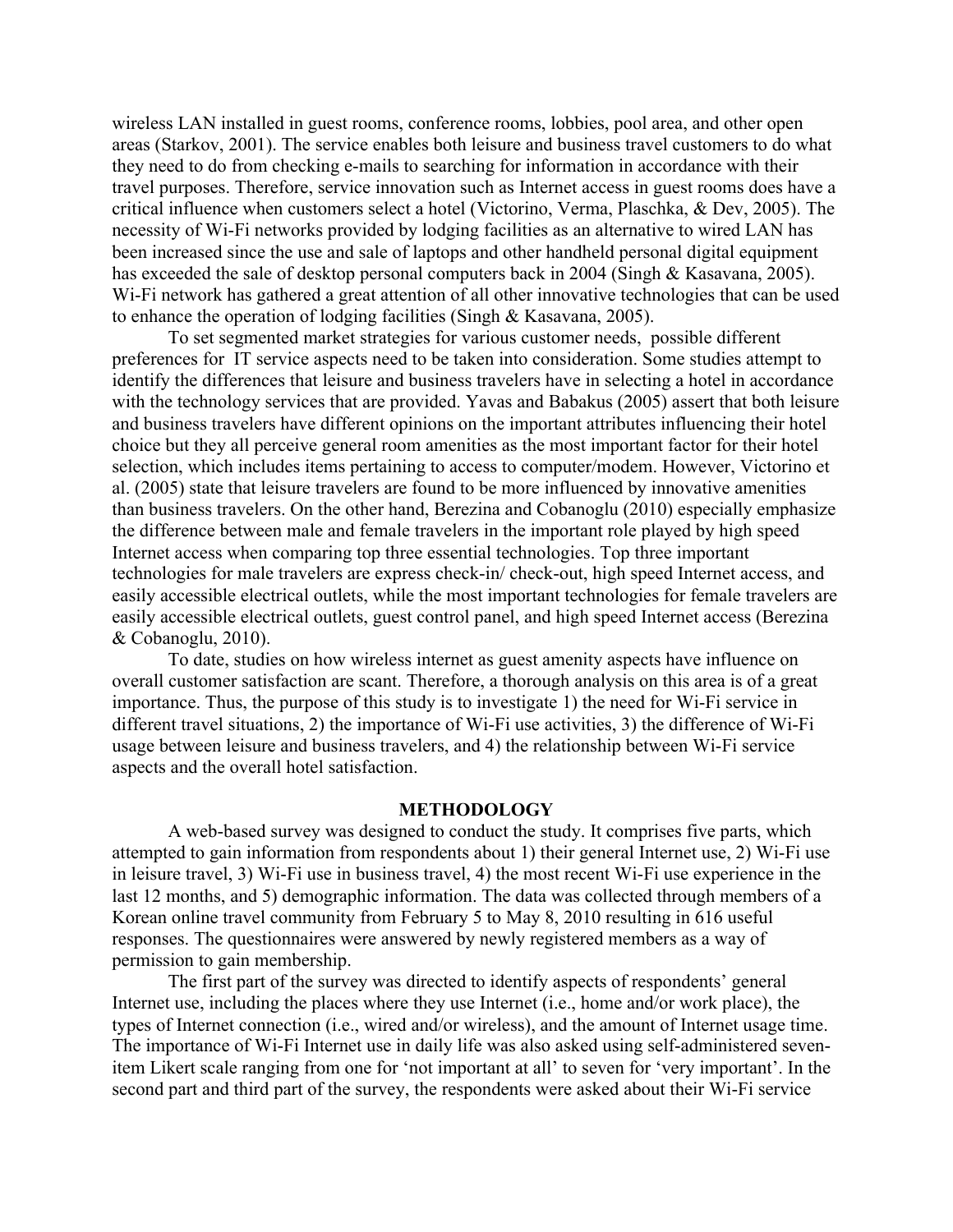use in both leisure and business travel experiences. The questions about the importance of Wi-Fi service usage during travel were also using self-rated seven-item Likert scale ranging from one for 'not important at all' to seven for 'very important'. This section also includes questions about the kind of equipments they bring for travel and they use for Wi-Fi service and the importance of 13 activities using Wi-Fi service with the same seven-item Likert scale. The 13 Wi-Fi usages were chosen based on previous studies (i.e., General Internet Surfing, Travel Information Searching, Personal e-mail communication, Business e-mail communication, Social Networking, Photo and/or Video Uploading, Writing Reviews and/or Blog posting, Video Streaming, Watching TV, Playing games, Online Shopping, Online Business Transaction, and e-learning). The fourth part of the questionnaire includes questions about the most recent Wi-Fi use experience during travel in the last 12 months, which consisted of information about the purpose of travel, expenses for both facility and Internet use, devices used, the level of satisfaction with the aspects of Wi-Fi Internet service, the overall satisfaction level with the facility use, and future intention (i.e., return, recommendation to friend/family, and positive/negative eWOM contribution). Both satisfaction levels and future intention items were measured with selfadministered seven-item Likert scale ranging from one for 'not satisfied at all' and 'do not want to do at all' to seven for 'very satisfied' and 'want to do very much'. Finally, respondents were asked to provide demographic information including gender, age, marriage status, income, education and occupation.

Descriptive analysis is used to examine the importance of Wi-Fi service indifferent situations. Factor analysis is conducted to verify the reduced factors of the 13 Wi-Fi use activities. The importance of these activities is also investigated by descriptive analysis and several t-tests. Lastly, the relationships among Wi-Fi service aspects, overall hotel use satisfaction, return intention, and recommendation behavior are examined through the correlation coefficients tests.

#### **RESULTS**

Among the 616 survey respondents, female (69.3%) were twice as many as male (30.7%). Approximately 70% of the respondents were in their 20s and 30s and about 30% of all respondents were married. The large majority (66.2%) of the respondents were highly educated (some college education or higher) excluding ones who were still in the college education. They were mostly office workers (31.7%) and students (30.2%), followed by business persons (8.7%), housewives (6.9%), and the others.

The respondents used wireless Internet at home (33.4%) and at school and/or work (37%) daily. The perceived needs for Wi-Fi service in the different situations away from home and work of the most recent experiences in the last 12 months were examined using seven-item Likert scale. Of all respondents, 398 of them had one or more leisure travel experiences and 111 respondents had one or more business travel experiences in the last 12 months. The Wi-Fi service importance was the highest when respondents were on business travels (*M*=4.5, *SD*=1.9) compared to when they are on leisure travels (*M*=3.9, *SD*=1.7) and on the move (e.g., commuting) (*M*=3.7, *SD*=1.6, 616 respondents). The importance of Wi-Fi service provision in a hotel can be understood from the percentage of the devices that travelers bring with. Most leisure travelers bring their digital cameras (77.8%) while only 29.8% of them take their laptops. However, while business travelers also bring digital cameras (44.5%) with them, laptops (59.1%) are the most important device they bring during their travels. Many leisure travelers didn't use Wi-Fi service during their travels (44.7%), while some leisure travelers used Wi-Fi service with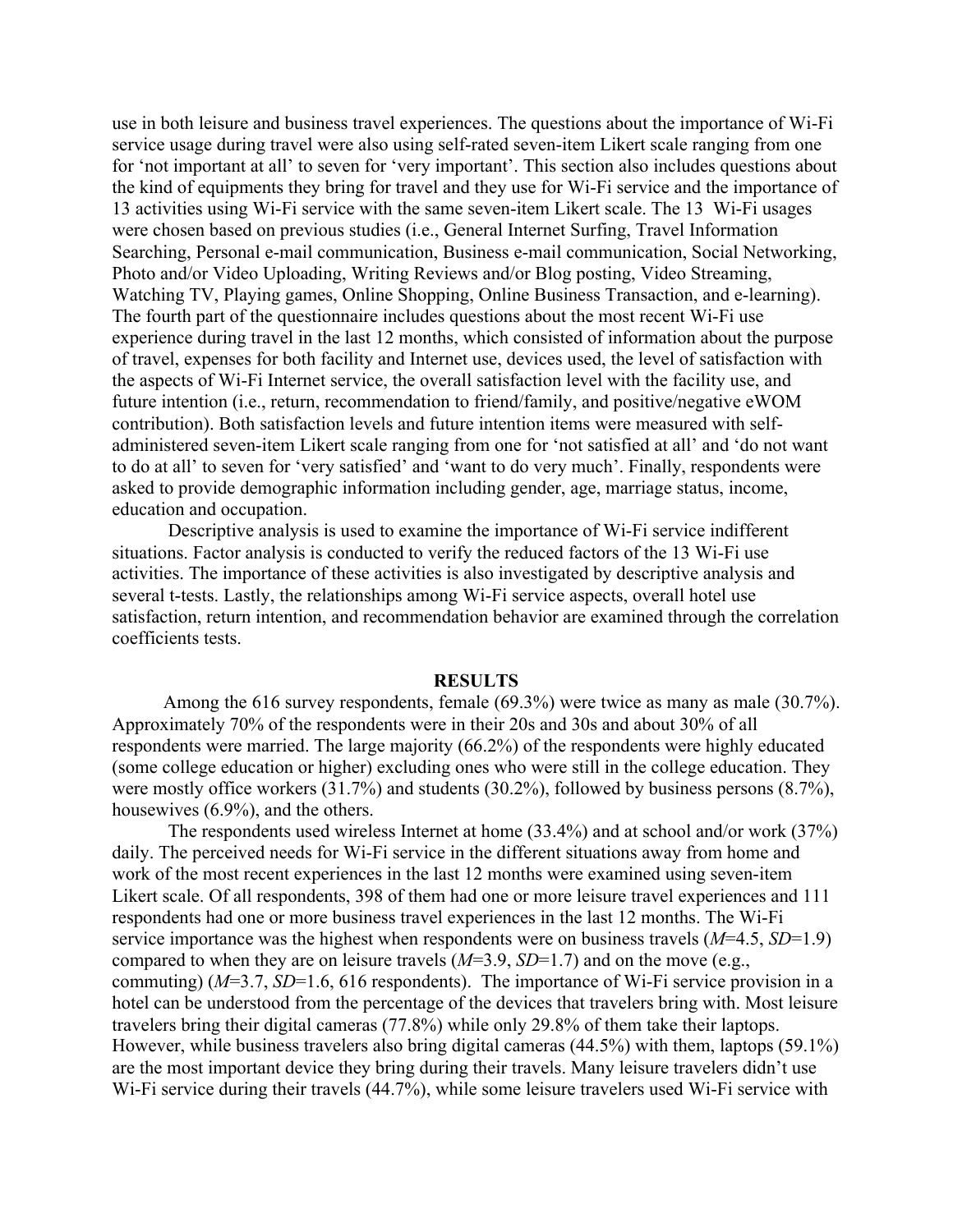their laptops (34.1%), smartphones (10.6%), and other devices (13.6%). Compared to the leisure travelers, most business travelers used Wi-Fi service (80.9%) with their laptops (63.6%), smartphones (10.9%), and other devices (11.8%).

Respondents who traveled in the last 12 months were also asked how long they had stayed for the particular travel. The relationship between the period of stay and the importance of Wi-Fi service use in the hotel were analyzed through the correlation coefficient tests. Positive correlations emerged between the period of stay in the hotel and the perceived importance of Wi-Fi service use. Both correlations were significant, but the correlation between the period of stay in the hotel during business travel and the perceived importance of Wi-Fi service use was higher  $(r=269, p<.01)$  than the correlation between the period of stay during leisure travel and the perceived importance of Wi-Fi service  $(r=104, p<.05)$ .

The important aspects of Wi-Fi use in a hotel during both leisure and business travel were also asked with the seven-item Likert scale. The total of 13 items was used to examine the important aspects of Wi-Fi use. Rankings of importance of the 13 aspects of Wi-Fi use in a hotel for both leisure and business travel is shown in Table 1.

|                | Leisure Travel                      | <b>Business Travel</b> |                                     |      |  |  |
|----------------|-------------------------------------|------------------------|-------------------------------------|------|--|--|
| Ranking        | Activities                          | Mean                   | Activities                          | Mean |  |  |
|                | <b>Travel Information Searching</b> | 4.68                   | Business e-mail communication       | 5.11 |  |  |
| $\mathfrak{D}$ | Personal e-mail communication       | 3.71                   | Personal e-mail communication       | 4.15 |  |  |
| 3              | Business e-mail communication       | 3.53                   | <b>Travel Information Searching</b> | 3.56 |  |  |
| 4              | General Internet Surfing            | 3.31                   | General Internet Surfing            | 3.22 |  |  |
| 5              | Photo and/or Video Uploading        | 3.18                   | <b>Online Business Transaction</b>  | 3.16 |  |  |
| 6              | Social Networking                   | 3.00                   | e-learning                          | 2.61 |  |  |
| 7              | <b>Online Business Transaction</b>  | 2.77                   | Photo and/or Video Uploading        | 2.60 |  |  |
| 8              | e-learning                          | 2.76                   | Social Networking                   | 2.54 |  |  |
| 9              | Writing Reviews and/or Blog posting | 2.67                   | Watching TV                         | 2.33 |  |  |
| 10             | Watching TV                         | 2.37                   | Writing Reviews and/or Blog posting | 2.31 |  |  |
| 11             | Online Shopping                     | 2.33                   | Video Streaming                     | 2.16 |  |  |
| 12             | Video Streaming                     | 2.30                   | Online Shopping                     | 2.03 |  |  |
| 13             | Playing games                       | 2.01                   | Playing games                       | 1.95 |  |  |

**Table 1. The rankings of the importance of 13 aspects of Wi-Fi use in a hotel**

To examine the existence of a significant difference between two groups of leisure and business travelers in the perceived importance of Wi-Fi service activities, several two-sample ttests were conducted on each activity item. Six out of 13 Wi-Fi service activity items showed statistically significant differences between the two groups (see Table 2). Even though both travel information searching and business e-mail communication activities are on the top of the ranking list of the two groups, the activities show significantly different mean values compared to another.

To better understand the activities the travelers do using Wi-Fi service in a hotel during their travels, a factor analysis was conducted to diminish the 13 items into small numbers of factors. A correlation matrix (Table 3) of all items was examined to assess the suitability of data for factor analysis. Except the correlation between Business e-mail communication and playing games, most of the correlation coefficients were significant and many coefficients were 0.3 and above, thus supported the factorability of the items. Then, the 13 Wi-Fi activity items were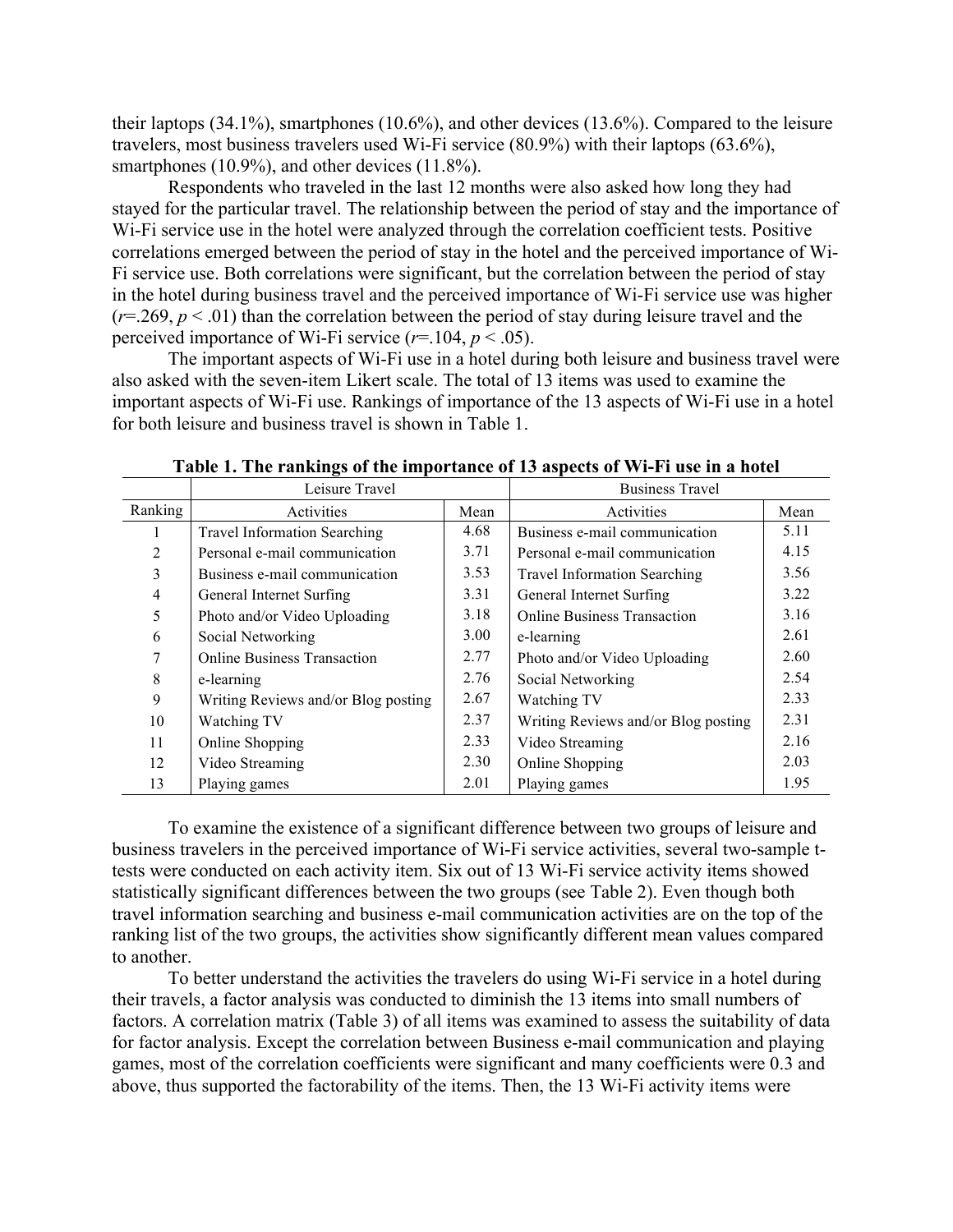entered into principle components analysis (PCA) to examine the dimensionality of the total set of items. Based on Kaiser's eigenvalue criterion, three factors with eigenvalues greater than one were extracted using the latent roots criterion and a Varimax rotation. Thus, the factor analysis results suggest a three-factor solution of tourists' major Wi-Fi use activities. Factor 1 includes five activities (playing games, watching TV, video streaming, online shopping, and e-learning) which were not necessarily related to travel activities and not perceived as important during both leisure and business travel (see Table 1).

| Wi-Fi Activities          | Travel Type            | N   | Mean | Rank<br>$-$ ing | t        | df  | Sig<br>$(2-tailed)$ | Mean<br>difference |
|---------------------------|------------------------|-----|------|-----------------|----------|-----|---------------------|--------------------|
| <b>Travel Information</b> | Leisure Travel         | 398 | 4.68 |                 | 5.48     | 507 | $\mathbf{0}$        | 1.122              |
| Searching                 | <b>Business Travel</b> | 111 | 3.56 | 3               |          |     |                     |                    |
| Personal e-mail           | Leisure Travel         | 398 | 3.71 | 2               | $-2.03$  | 507 | 0.043               | $-0.443$           |
| communication             | <b>Business Travel</b> | 111 | 4.15 | $\overline{2}$  |          |     |                     |                    |
| Business e-mail           | Leisure Travel         | 398 | 3.53 | 3               | $-7.224$ | 507 | $\mathbf{0}$        | $-1.577$           |
| communication             | <b>Business Travel</b> | 111 | 5.11 |                 |          |     |                     |                    |
| Social Networking         | Leisure Travel         | 398 | 3    | 6               | 2.335    | 507 | 0.02                | 0.467              |
|                           | <b>Business Travel</b> | 111 | 2.54 | 8               |          |     |                     |                    |
| Photo and/or              | Leisure Travel         | 398 | 3.18 | 5               | 2.848    | 507 | 0.005               | 0.575              |
| Video Uploading           | <b>Business Travel</b> | 111 | 2.6  | 7               |          |     |                     |                    |
| Writing Reviews and/or    | Leisure Travel         | 398 | 2.67 | 9               | 2.152    | 507 | 0.033               | 0.357              |
| Blog posting              | <b>Business Travel</b> | 111 | 2.31 | 10              |          |     |                     |                    |

|  | Table 2. Mean and ranking differences between travel types in terms of Wi-Fi activities |  |  |  |
|--|-----------------------------------------------------------------------------------------|--|--|--|
|  |                                                                                         |  |  |  |

## **Table 3. Correlation matrix of 13 aspects of Wi-Fi use in a hotel**

| Variable                               |             | 2           | 3           | 4           | 5           | 6           |           | 8        | 9           | 10        | 11       | 12       |
|----------------------------------------|-------------|-------------|-------------|-------------|-------------|-------------|-----------|----------|-------------|-----------|----------|----------|
| 1. General Internet Surfing            | -           |             |             |             |             |             |           |          |             |           |          |          |
| 2. Travel Information Searching        | $.422***$   |             |             |             |             |             |           |          |             |           |          |          |
| 3. Personal e-mail communication       | $.439**$    | $.335***$   |             |             |             |             |           |          |             |           |          |          |
| 4. Business e-mail communication       | $.294***$   | $.163**$    | $.626**$    |             |             |             |           |          |             |           |          |          |
| 5. Social Networking                   | $.450**$    | $.354**$    | $.428**$    | $.236^{**}$ |             |             |           |          |             |           |          |          |
| 6.Photo and/or Video Uploading         | $.426$ **   | $.423***$   | $.325***$   | $.188***$   | $.630**$    |             |           |          |             |           |          |          |
| 7. Writing Reviews and/or Blog posting | $.394***$   | $.361$ **   | $.316^{**}$ | $.193**$    | $.596^{**}$ | $.708^{**}$ |           |          |             |           |          |          |
| 8. Video Streaming                     | $.375***$   | $.178***$   | $.276^{**}$ | $.148***$   | $.544***$   | $.453***$   | $.601**$  |          |             |           |          |          |
| 9. Watching TV                         | $.321$ **   | $.188***$   | $.256^{**}$ | $.152**$    | $.473**$    | $.407**$    | $.521$ ** | $.652**$ |             |           |          |          |
| 10. Playing games                      | $.230**$    | $.125***$   | $.149**$    | .057        | $.353***$   | $.302**$    | $.439**$  | .588**   | $.650^{**}$ |           |          |          |
| 11. Online Shopping                    | $.375***$   | $.243***$   | $.253***$   | $.164***$   | $.460**$    | $.440**$    | $.520**$  | $.597**$ | $.585***$   | $.592$ ** |          |          |
| 12. Online Business Transaction        | $.316^{**}$ | $.271$ **   | $.430**$    | $.495***$   | $.292**$    | $.344**$    | $.363**$  | $.370**$ | $.319**$    | $.319**$  | $.463**$ |          |
| 13.e-learning                          | $.377***$   | $.256^{**}$ | $.322**$    | $.274***$   | $.454***$   | $.435***$   | $.508**$  | $.533**$ | $.484**$    | $.411***$ | $.639**$ | $.470**$ |

\*\* Correlation is significant at the 0.01 level (2-tailed)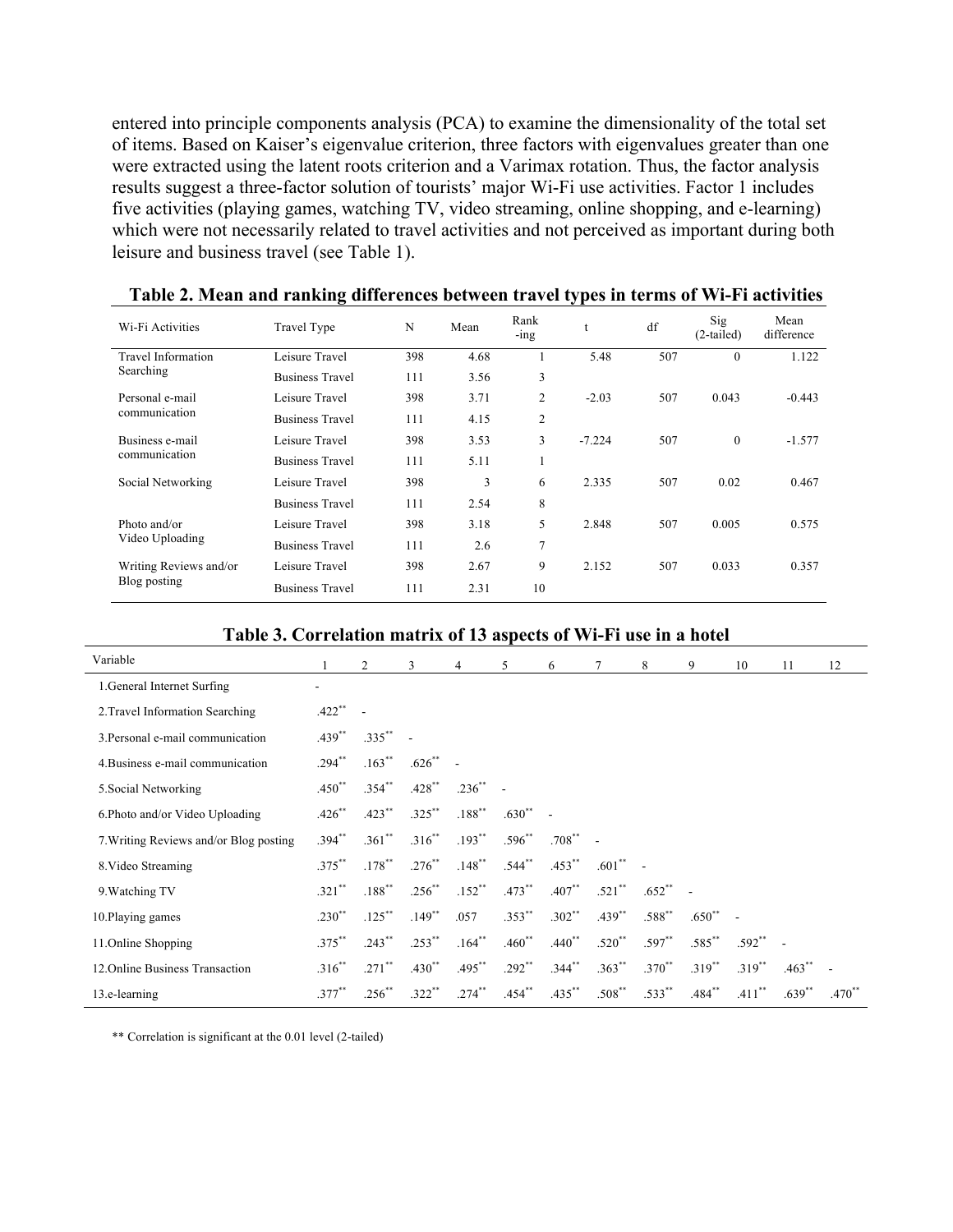The first factor was named *Non-travel related activities.* Factor 2 also combines five activities (photo and/or video uploading, travel information searching, social networking, writing reviews and/or blog posting, and general Internet surfing) which are highly related to travel activities such as searching and/or diffusing travel-related information and general Internet activities. This factor was labeled *Travel related / General Internet activities*. Finally, factor 3 comprises three activities that are Business and personal e-mail communications and online business transaction, thus named *Business activities and e-mail communication*. The three factors explained 66.13% of the total variance and all three factors also indicated strong reliability (Cronbach's Alphas >= .76), which support the internal consistency of the respective constructs (Hair, Black, Babin, Anderson, & Tatham, 2005). Table 4 illustrates the factor loadings for the rotated PCA solution, Cronbach's Alpha values for each of the factors, and the means. The means of the extracted three factors indicate that both leisure and business travelers mostly use Wi-Fi service in a hotel for their business activities and e-mail communications (mean  $= 3.5$ ) and travel related/general Internet activities (mean = 3.2). Obviously, non-travel related activities are not perceived as important for their Wi-Fi service use purpose with the mean of only 2.3.

|                                              | Factor<br>Loading | Eigenvalue | $%$ of<br>Variance | Cumulative %<br>of Variance | Cronbach's<br>Alpha | Mean |
|----------------------------------------------|-------------------|------------|--------------------|-----------------------------|---------------------|------|
| Non-travel related activities                |                   | 3.70       | 28.49              | 28.49                       | 0.86                | 2.31 |
| Playing games                                | .833              |            |                    |                             |                     |      |
| Watching TV                                  | .797              |            |                    |                             |                     |      |
| Video Streaming                              | .780              |            |                    |                             |                     |      |
| Online Shopping                              | .775              |            |                    |                             |                     |      |
| e-learning                                   | .620              |            |                    |                             |                     |      |
| Travel related/General Internet Activities   |                   | 2.72       | 20.99              | 49.48                       | 0.81                | 3.24 |
| Photo and/or Video Uploading                 | .771              |            |                    |                             |                     |      |
| <b>Travel Information Searching</b>          | .741              |            |                    |                             |                     |      |
| Social Networking                            | .664              |            |                    |                             |                     |      |
| Writing Reviews and/or Blog posting          | .631              |            |                    |                             |                     |      |
| General Internet Surfing                     | .596              |            |                    |                             |                     |      |
| Business activities and e-mail communication |                   | 2.16       | 16.65              | 66.13                       | 0.76                | 3.48 |
| Business e-mail communication                | .891              |            |                    |                             |                     |      |
| Personal e-mail communication                | .764              |            |                    |                             |                     |      |
| <b>Online Business Transaction</b>           | .670              |            |                    |                             |                     |      |

**Table 4. Factor loadings, reliability tests, and means for Wi-Fi service activity model** 

*Note*: Extraction method: principle component analysis. Rotation method: Varimax with Kaiser normalization

Lastly, the relationships among satisfaction level of Wi-Fi service aspects, overall hotel use satisfaction, return intention, and several recommendation behaviors were investigated. In order to select the important aspects of Wi-Fi service, several aspects whose customer satisfaction levels had high correlation with the overall Wi-Fi use satisfaction were chosen. Those are ease of connection ( $r = .743$ ,  $p < .01$ ), security ( $r = .664$ ,  $p < .01$ ), speed ( $r = .733$ ,  $p$  $(6.01)$ , and cost adequacy ( $r = .708$ ,  $p < .01$ ). The four Wi-Fi service aspects, overall Wi-Fi use satisfaction, overall hotel use satisfaction, return intention, and intentions for recommendation, positive/negative eWOM contribution were then put into the correlation analysis. The result (Table 5) indicates that, as expected, the satisfaction levels for each Wi-Fi service use aspect and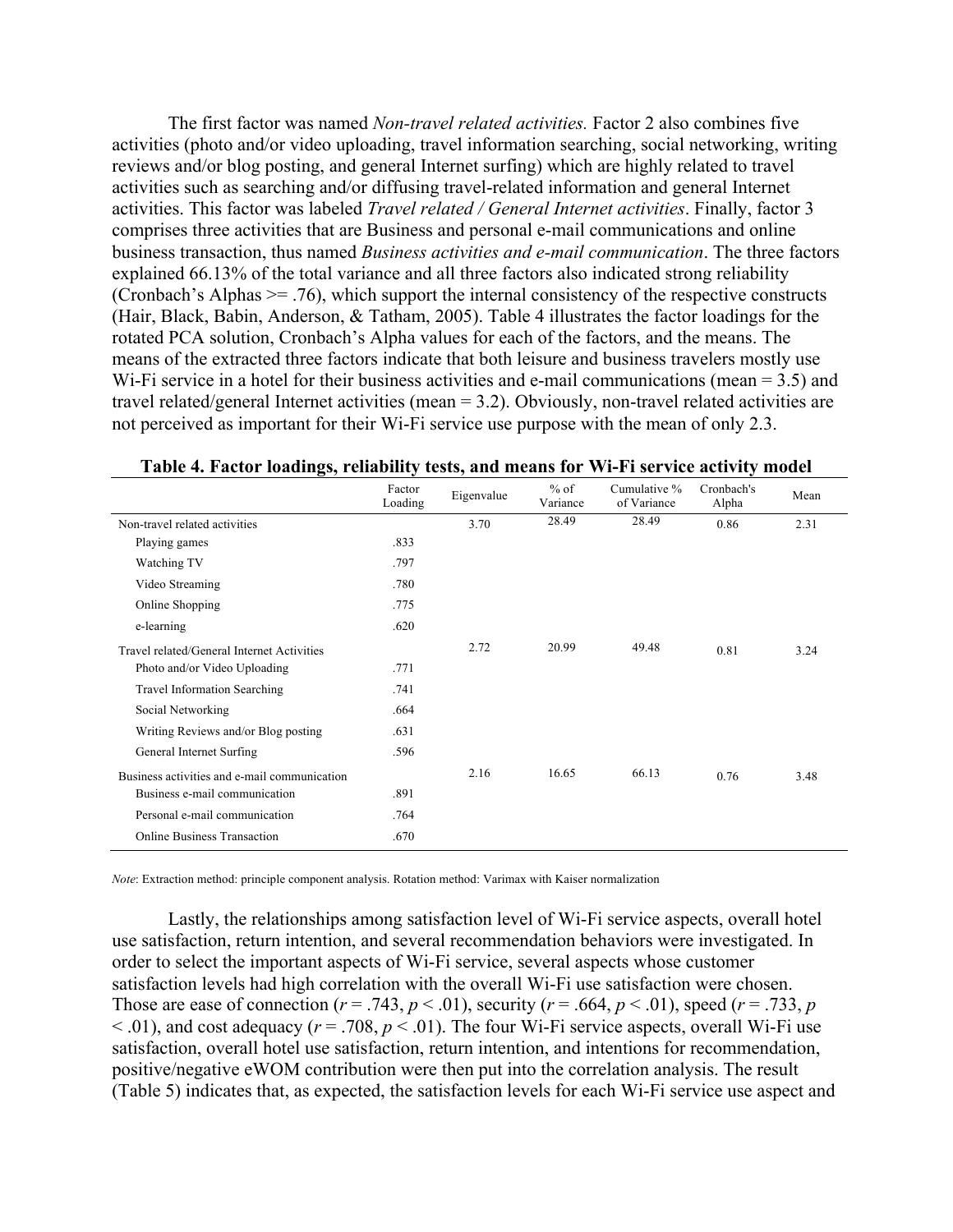the overall Wi-Fi use satisfaction are highly correlated with the overall hotel use satisfaction, and also leads to return intention, recommendation to friends/family, and positive eWOM intention. Interestingly, the satisfaction with cost adequacy was the only Wi-Fi service aspect that has significantly negative correlation with negative eWOM spread intention. From the result, it can be stated that customers do perceive Wi-Fi service aspects as important for their return and positive recommendation intention, but never try to spread negative eWOM after their Wi-Fi use in a hotel unless they were extremely dissatisfied with the cost they paid for the service.

| Table 9. Colletation matrix of Wi-Fi Service asbeets and customer satisfaction |                      |             |             |                       |           |             |           |          |           |  |
|--------------------------------------------------------------------------------|----------------------|-------------|-------------|-----------------------|-----------|-------------|-----------|----------|-----------|--|
| Variable                                                                       |                      |             |             | 4                     | 5         | 6           |           | 8        | 9         |  |
| 1. Ease of connection                                                          |                      |             |             |                       |           |             |           |          |           |  |
| 2. Security                                                                    | $.639**$             |             |             |                       |           |             |           |          |           |  |
| 3. Speed                                                                       | $.750^{**}$          | $.602$ **   |             |                       |           |             |           |          |           |  |
| 4. Cost adequacy                                                               | $.574***$            | $.533***$   | $.516^{+1}$ |                       |           |             |           |          |           |  |
| 5. Overall Wi-Fi use satisfaction                                              | $.743***$            | $.664***$   | $.733***$   | $.708***$             |           |             |           |          |           |  |
| 6. Overall hotel use satisfaction                                              | $.452$ **            | $.357***$   | $.369^{**}$ | $.377***$             | $.472$ ** |             |           |          |           |  |
| 7. Return Intention                                                            | $.405***$            | $.360^{**}$ | $.368$ **   | $.344$ **             | $.428$ ** | $.786^{**}$ |           |          |           |  |
| 8. Recommendation                                                              | $.428$ <sup>**</sup> | $.422$ **   | $.373***$   | $.361$ **             | $.467**$  | $.760**$    | $.794***$ |          |           |  |
| 9. Positive eWOM                                                               | $.386^{**}$          | $.334***$   | $.325***$   | $.231$ **             | $.323***$ | $.547**$    | $.578$ ** | $.660**$ |           |  |
| 10. Negative eWOM                                                              | $-.072$              | $-.058$     | $-.043$     | $-.183$ <sup>**</sup> | $-.119$   | $-.029$     | .032      | $-.046$  | $.189***$ |  |

**Table 5. Correlation Matrix of Wi-Fi service aspects and customer satisfaction**

\*\* Correlation is significant at the 0.01 level (2-tailed)

## **CONCLUSION**

As the importance of Internet connectivity grows, Wi-Fi service in hotel industry has become one of the important factors for satisfying customers, (Berezina & Cobanoglu, 2010; Singh & Kasavana, 2005). Despite the increasing importance and demand for Wi-Fi service in hotel industry, a thorough investigation into needs and aspects of Wi-Fi service has not been conducted to suggest the practical strategies for the industry. Thus, the present study provide a better understanding on the demand and expectation from hotel customers (i.e., leisure travelers and business travelers) in terms of Wi-Fi service and the relationship between the hotel Wi-Fi service aspects with customers' return intention and their favorable recommendation. Hence, this study can derive meaningful practical and managerial implications for hotel managers who are currently considering to adopt and/or enhance Wi-Fi services for their customers.

First, as suggested in previous studies that the importance of Internet service in hospitality industry grows (Lee, Barker, & Kandampully, 2003; Singh & Kasavana, 2005), travelers perceive that Wi-Fi service is important in their daily lives and even more important while they are on either leisure and/or business travel. Since technology amenities are now vital to the choice of a hotel (Berezina & Cobanoglu, 2010; Yavas & Babakus; 2005), the provision for Wi-Fi service to satisfy hotel customers is critical for the hotel's sustainable business. The result also finds that business travelers and long-stays have more perceived importance and demand for the Wi-Fi service for their stays.

Secondly, although both leisure and business travelers recognize Wi-Fi service as important for their hotel stays, they differ in terms of importance of Wi-Fi activities. While travel information searching is the most important Wi-Fi use activity for leisure travelers, business travelers state that business e-mail communication is the most important for them. For both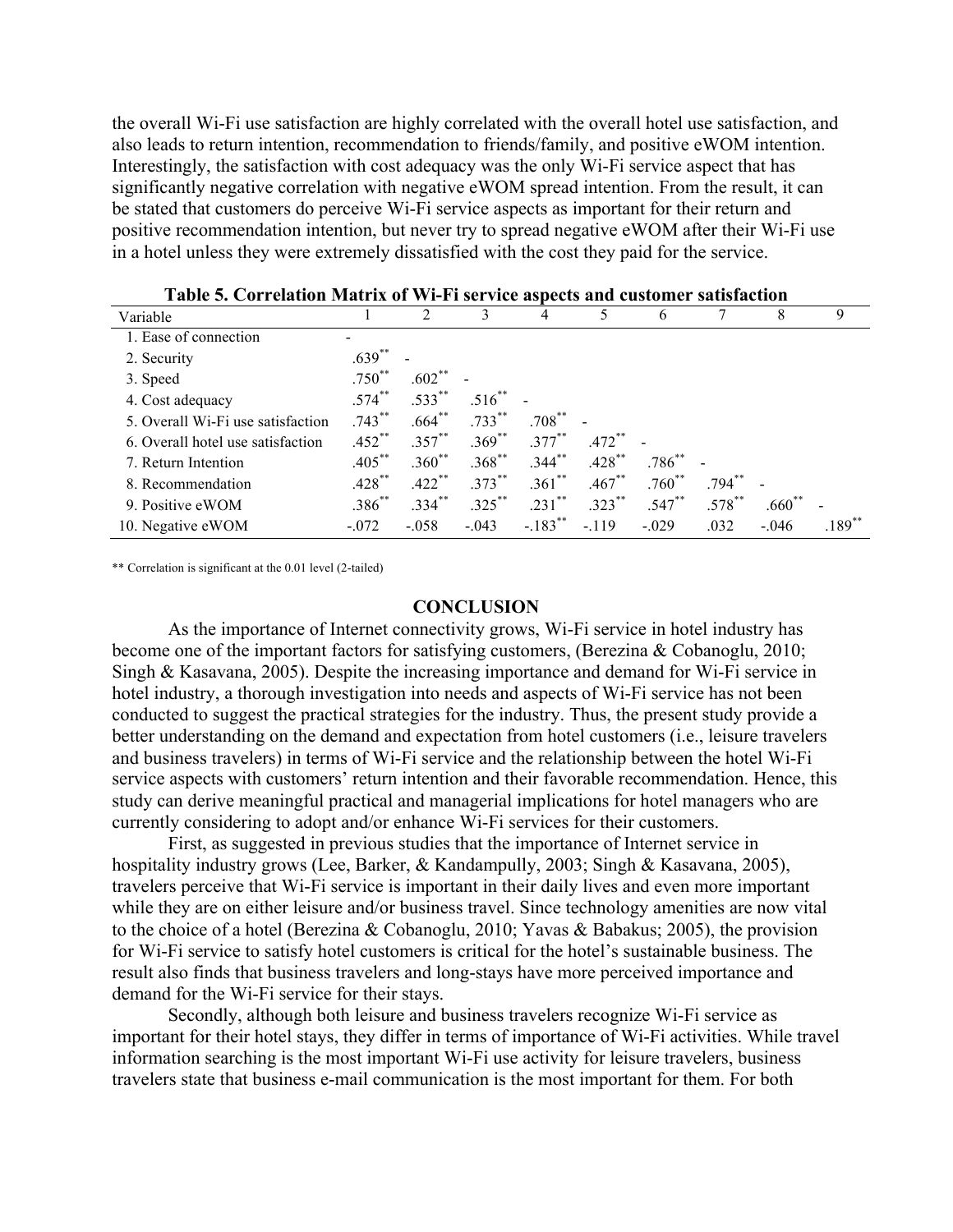traveler groups, each activity enables them to carry out their purpose of travel more effectively with the ease of wireless connection away from their home or work. However, the result of factor analysis also finds that both leisure and business travelers perceive business related activities and e-mail communication as the most important task they perform during their stay in a hotel. Since travelers are found to be in high needs of wireless Internet connectivity even when staying in a hotel, hospitality industry needs to be well-prepared for the customers' desire in order to maximize customers' satisfaction with hotel stay experiences as suggested in the previous studies (Lee et al., 2003; Singh & Kasavana, 2005).

Lastly, the relationships among Wi-Fi service aspects, overall hotel use satisfaction, return intention, and favorable recommendation indicate that Wi-Fi service aspects with great quality is critical for the hospitality facilities' own benefit. Although the satisfaction with cost adequacy is found to be the only Wi-Fi service aspect that can influence the negative eWOM spread intention, the satisfaction of all aspects of Wi-Fi service are highly correlated with overall hotel use satisfaction, return intention, and positive recommendation (Gundersen, Heide, & Olsson, 1996; Kim, Han, & Lee, 2001; Pizam & Ellis, 1999), which directly lead to the hotel's continuing profit, success, and even survival (Pizam & Ellis, 1999). This result also supports the argument of Shanka and Taylor (2004) that both physical facilities and provided service quality significantly contribute to the overall hotel satisfaction.

From the overall results, some managerial implications can be derived as a guidance of Wi-Fi service adoption and development. At first, it is critical to provide Wi-Fi service in a hotel if it is not available yet, especially for ones whose main customers are business travelers and long-stayers. However, since travelers are found to consider that the most important service is email communication, which does not require heavy traffic load (i.e., when compared with video streaming and photo/video uploading) and have a high possibility of spreading negative eWOM when they are not satisfied with the cost of Wi-Fi service, it can be of wiser decision to keep the fare for the Wi-Fi service low or even free as opposed to setting the price higher to further invest corporate budgets for the enhancement of Wi-Fi service performance.

Despite the vital suggestions from the results, this study has some limitations with data collection. Since the researchers could gather only 111 answers from business travelers, which is merely one quarters of the number of leisure travelers, the problem of sample size balance remains. Also, since the data was collected from only Korean nationals, the result may not apply to various situations in other countries. It is suggested that an enriched data set from other settings would strengthen the findings of this study for further investigation and comparison on this emergent topic.

## **REFERENCES**

- Barnes, S. J. (2002). Under the skin: short-range embedded wireless technology. *International Journal of Information Management, 22*(3), 165-179.
- Berezina, E., & Cobanoglu, C. (2010). Importance-Performance Analysis of In-Room Technology Amenities in Hotels. In U. Gretzel, R. Law, & F. Matthias (Eds.) *Information and Communication Technologies in Tourism 2010* (pp. 25-37). NY: Springer.
- Bowen, J. T., & Chen, S. (2001). The relationship between customer loyalty and customer satisfaction. *International Journal of Contemporary Hospitality Management, 13*(5), 213- 217.